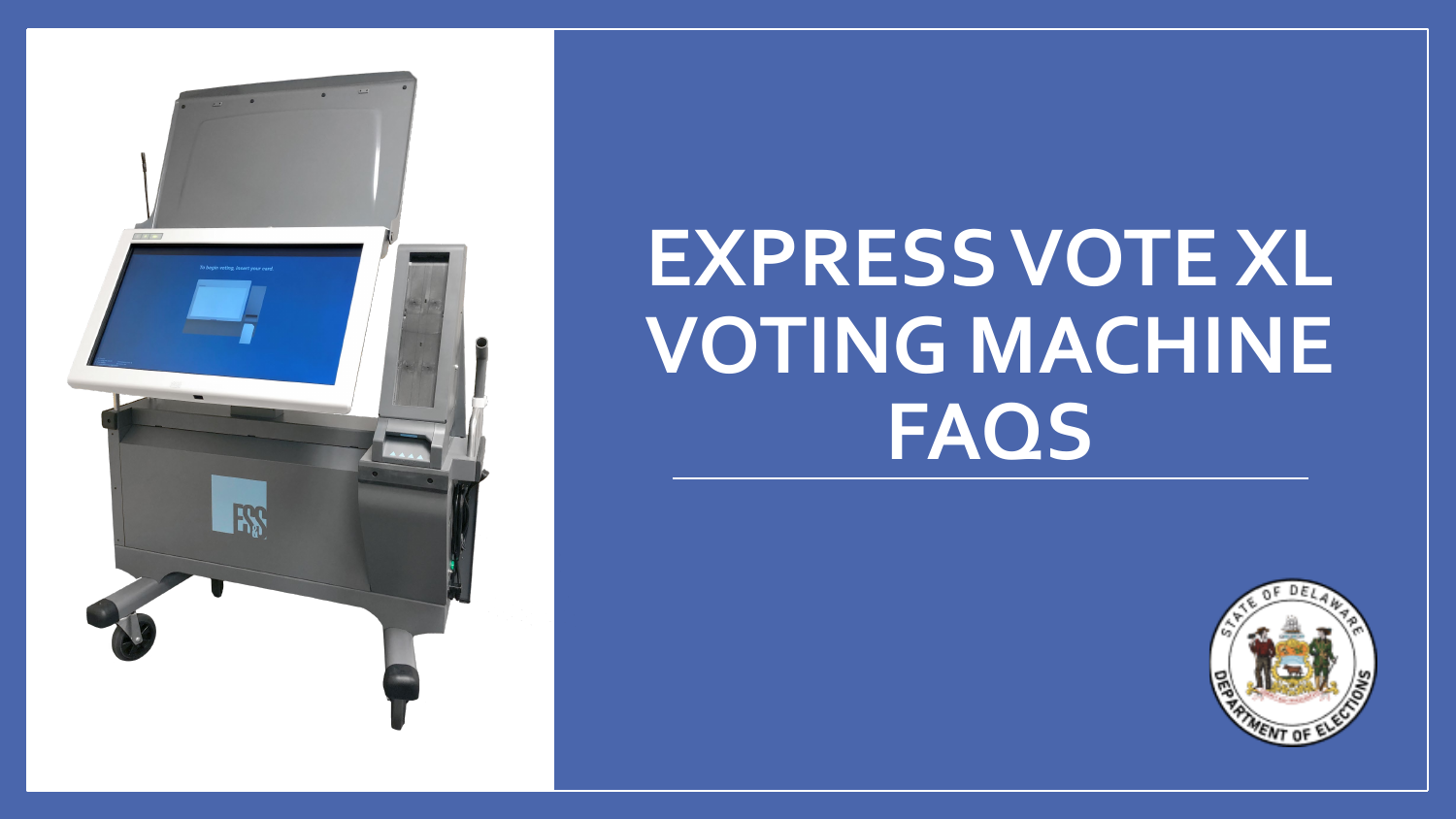**1. When did Delaware change its voting system?**

•On May 14, 2019, Delaware began using Express Vote XL machines.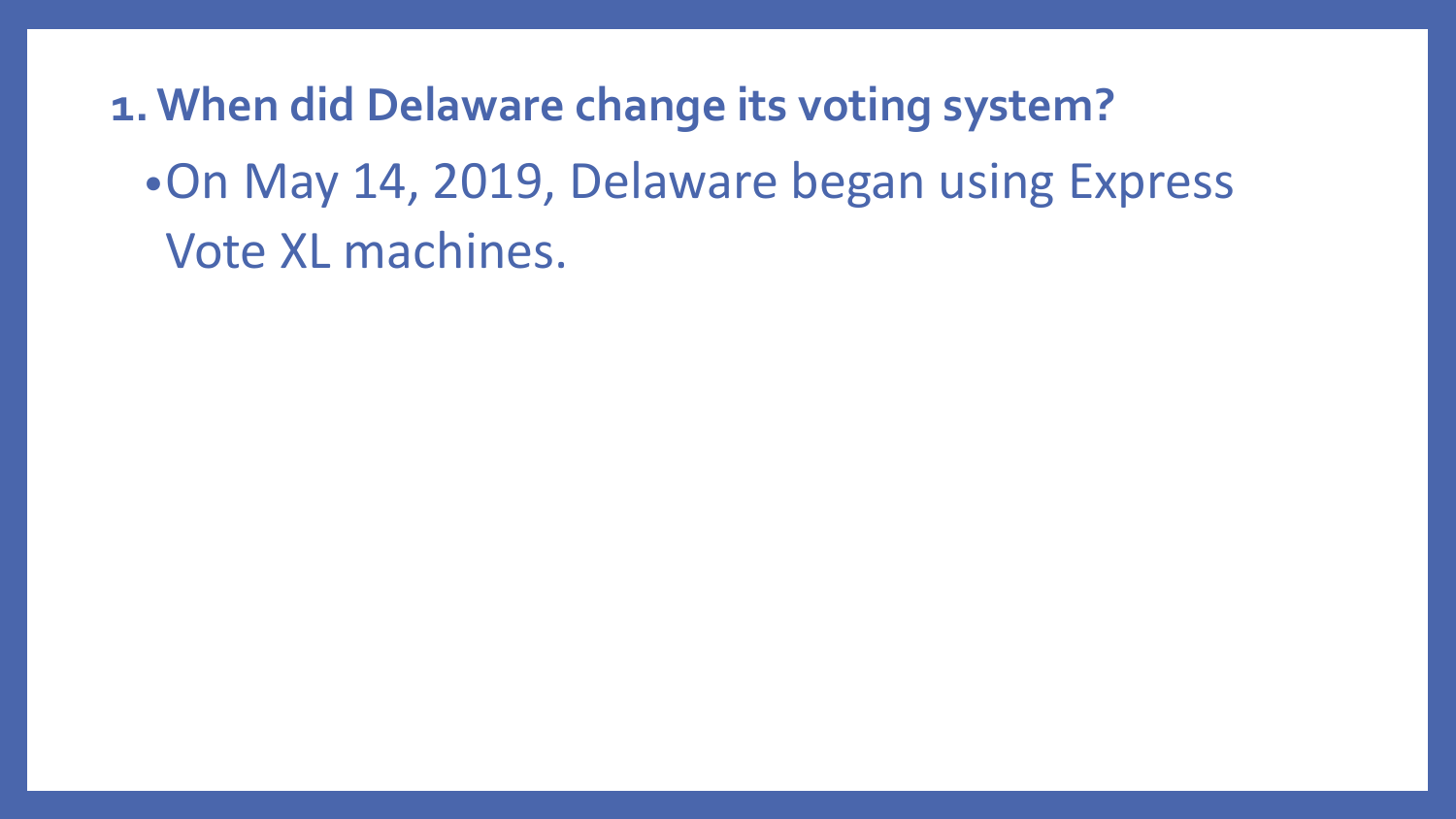## **2. Where does my card go when I press the vote button?**

•Your activation card/ printed ballot slides up and deposits in the secure card container attached to the back of the machine.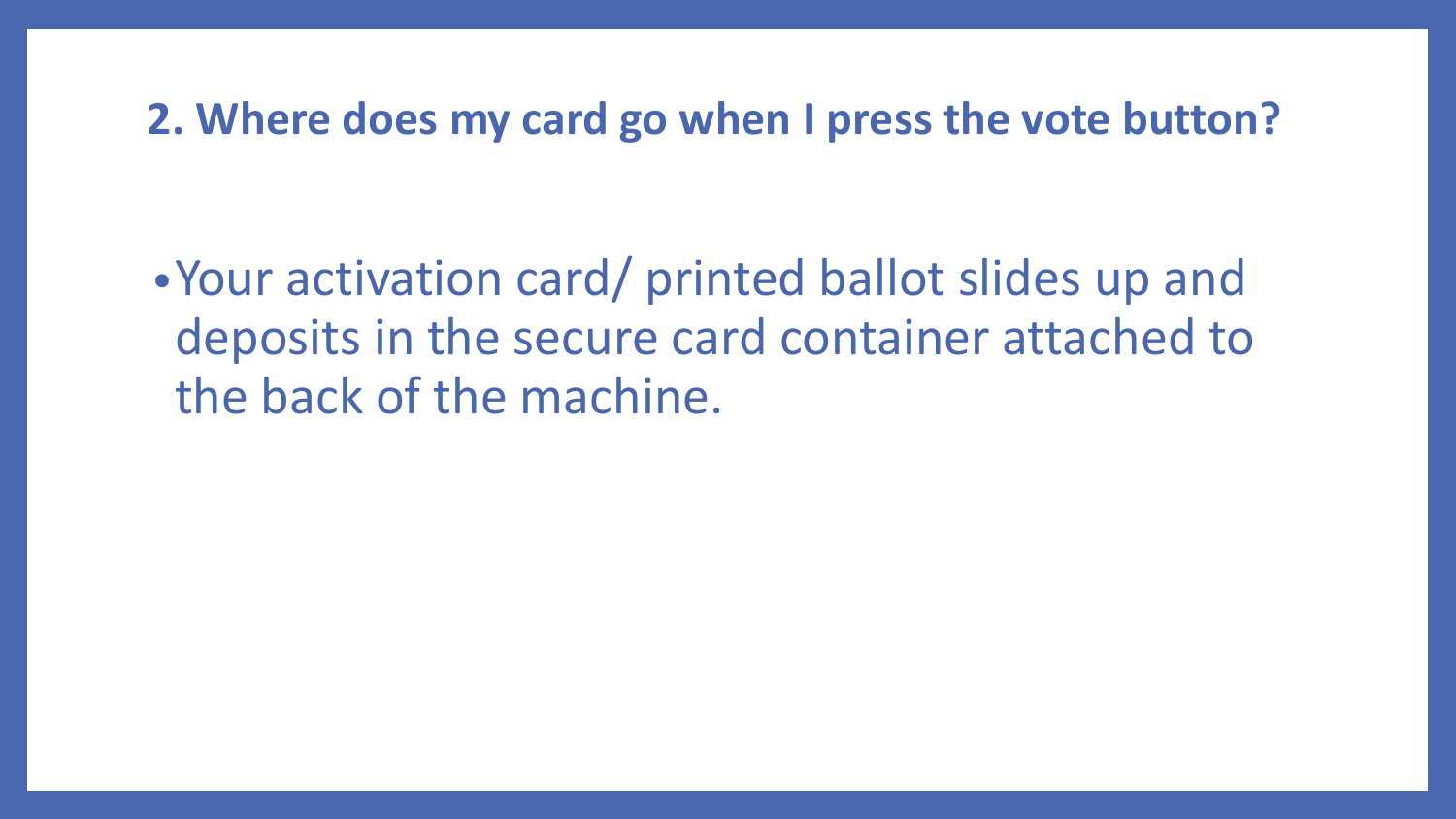# **3. What happens if the secure card container on the back of the machine gets full?**

•Elections staff swap the full bin with an empty bin & secure the full bin at the polling site until an Elections "Security Team" arrives to transport the full bin back to the department where it will be secured.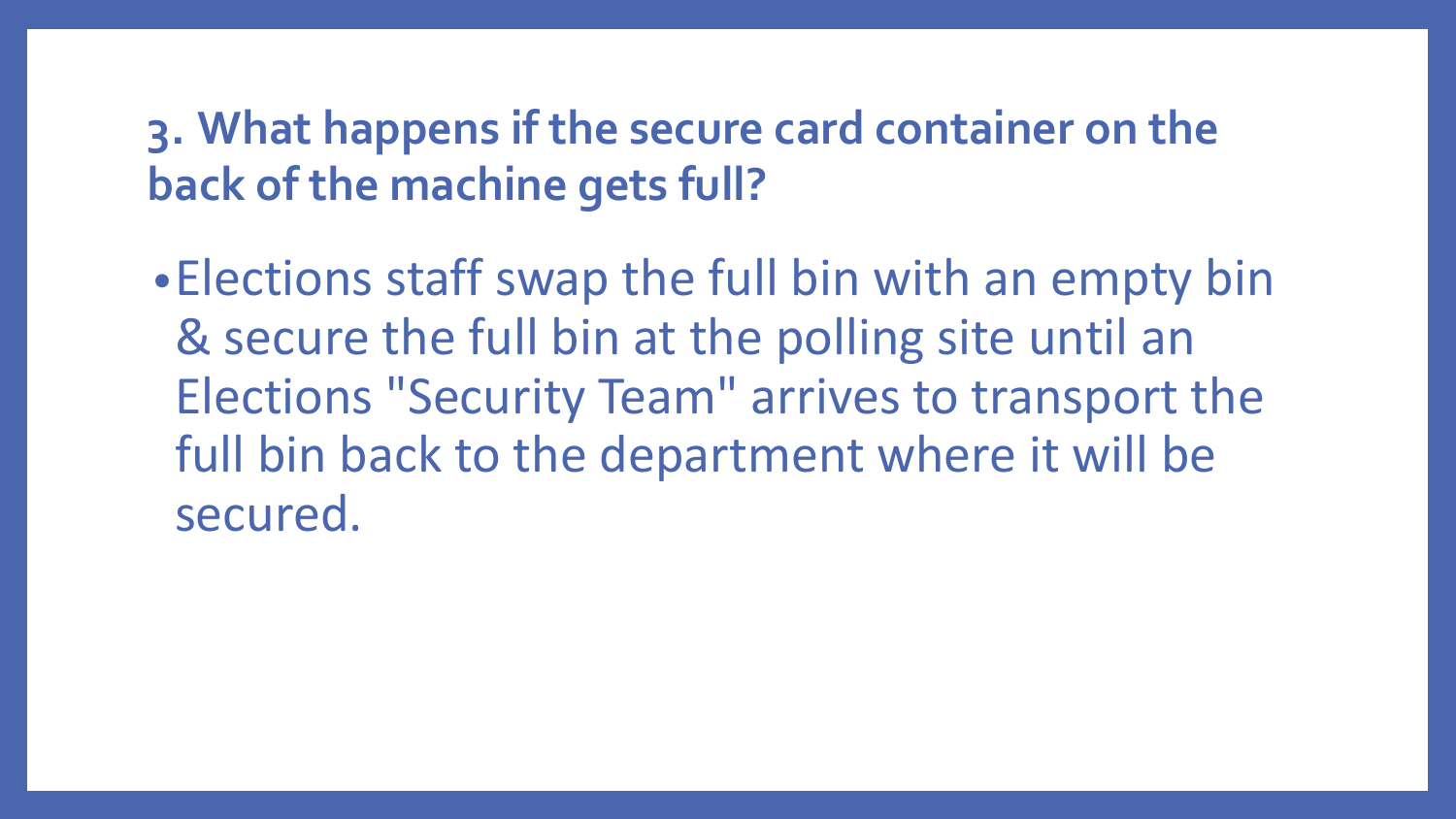**4. What does Elections do with the activation cards/printed ballots after the election?** 

•As required by law they are kept in the custody of the Department and stored in a secure location for 22 months following the Election.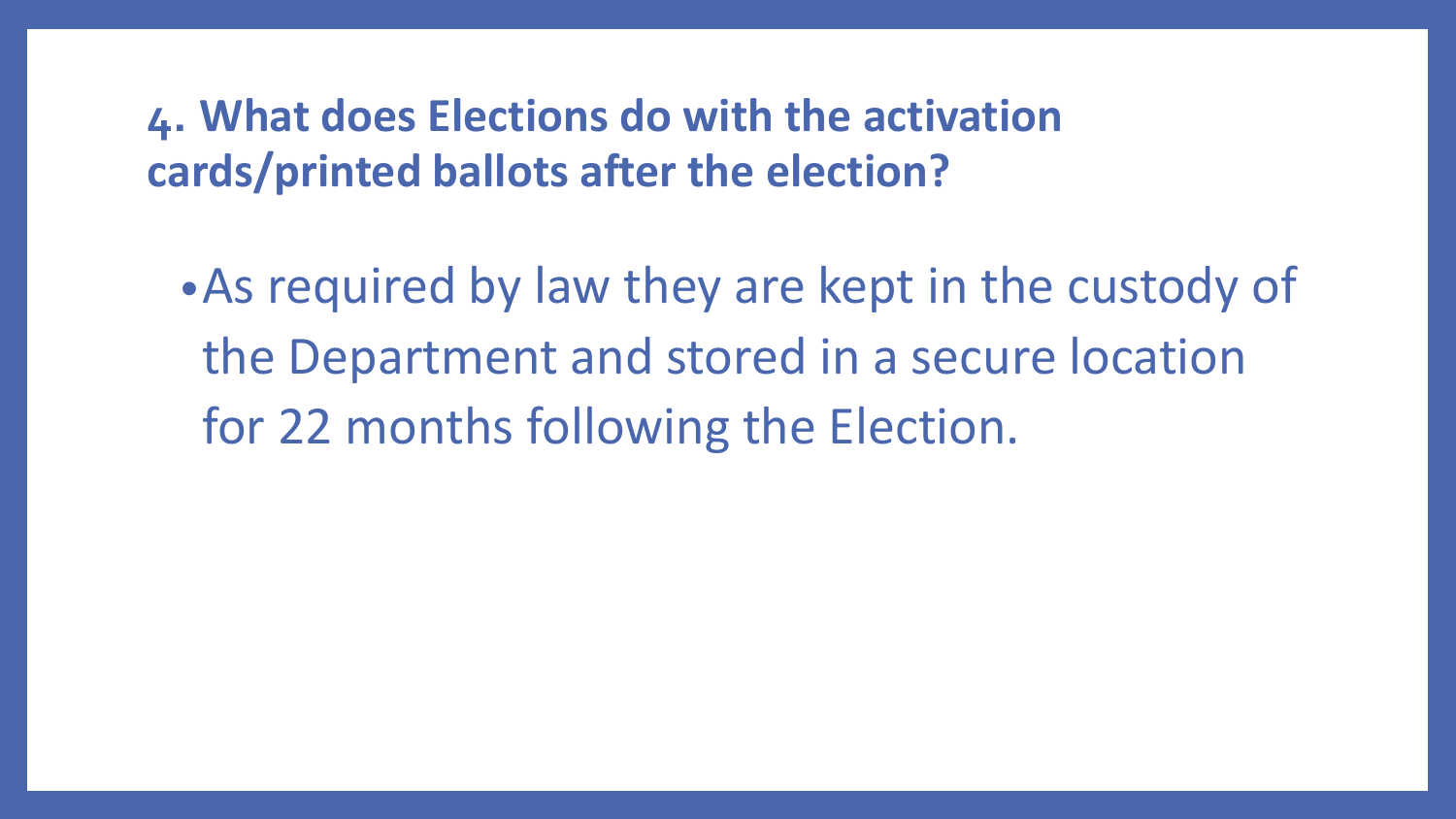# **5. Does Elections reconcile the results printed on the card with the results stored electronically in the voting machines and the paper tapes printed from the machines?**

- Yes. At public meeting(s) following an election, there are three rounds of election audits.
- In the first round, one randomly selected voting machine in each county and one randomly selected election district within the City of Wilmington are selected for audits.
- In the second round, one randomly selected election district in each county and one randomly selected election district within the City of Wilmington are audited.
- In the third and final round, one randomly selected election district in each county and one randomly selected election district in the

City of Wilmington are selected for an audit of a statewide race.

• In these rounds of audits, the votes cast on the machines are manually recounted by audit team members of opposite political parties for the nonpartisan audit. The teams ensure that the number of votes processed by the machine exactly match the votes from the activation cards/printed ballots and the votes recorded on the printed paper tapes. Once a machine or election district is used in one of the rounds, it is eliminated from use in any of the subsequent rounds.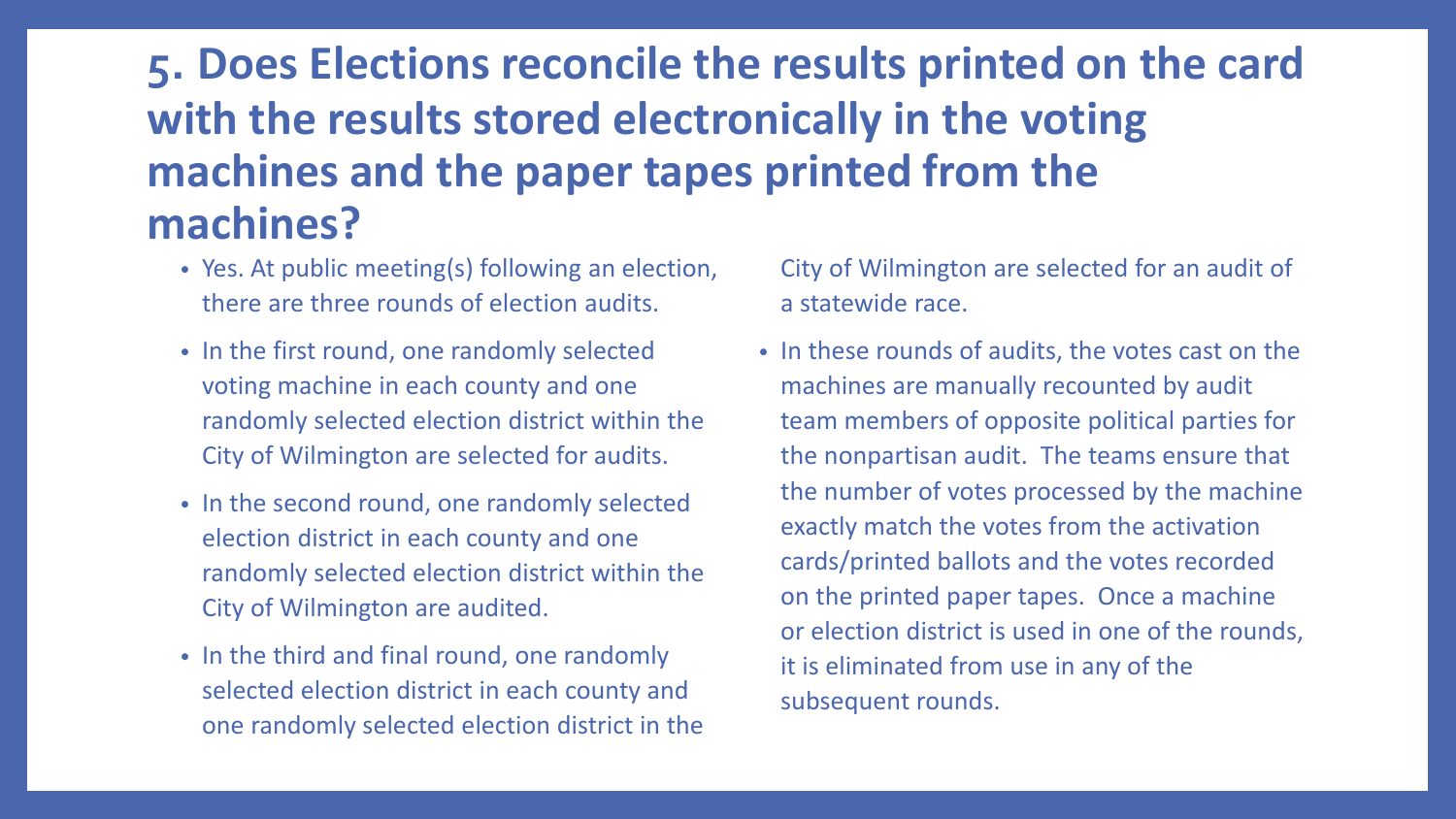# **6. Is there a way someone can find out exactly how I voted?**

•No. It is against the law to connect a voter to their voted ballot. The activation cards/printed ballots do not contain a voter's personally identifiable information on them and the cards deposit in the secure card container randomly.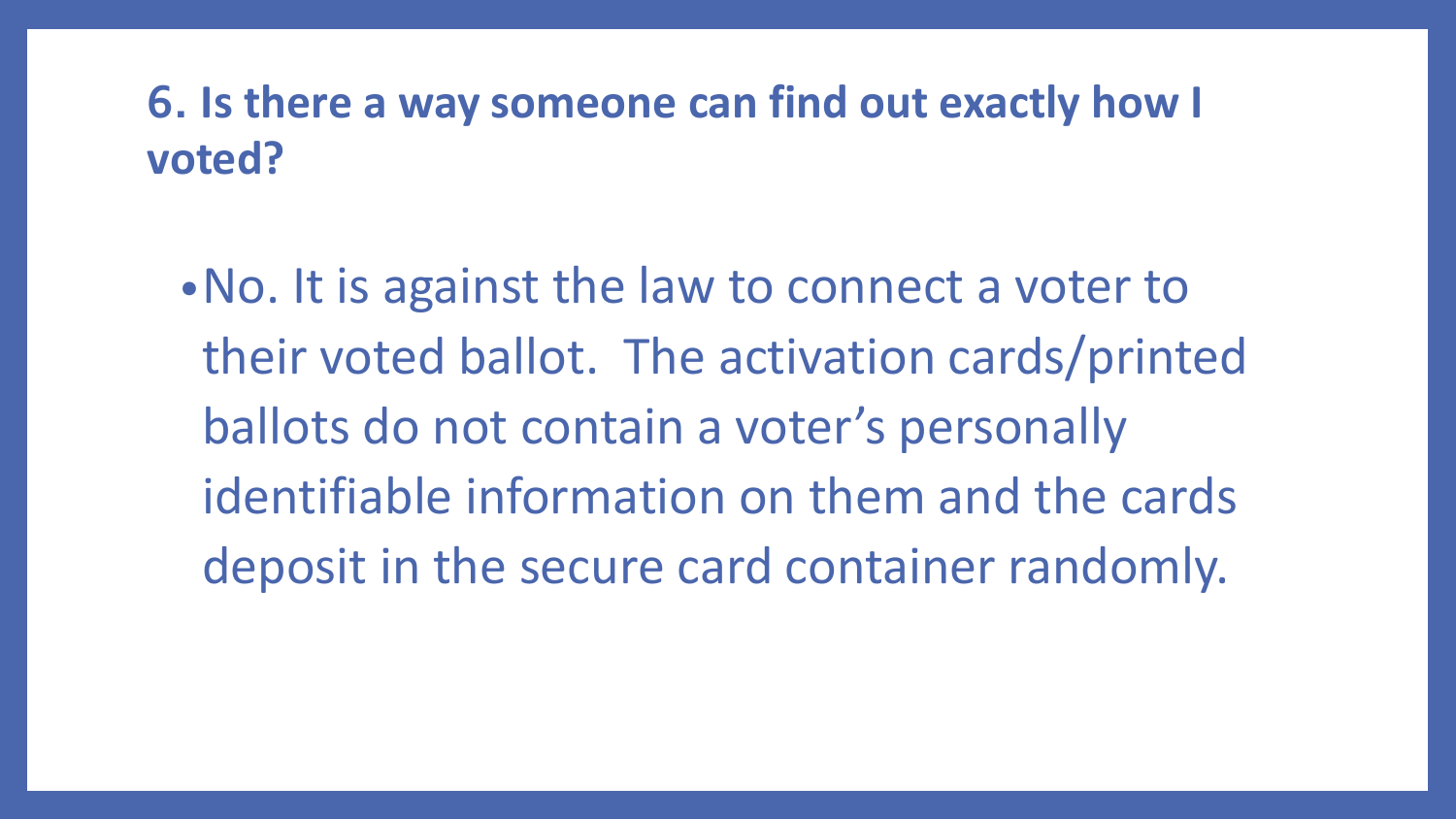# **7. Is there a date/time stamp that prints on the activation card/printed ballot when I vote?**

•No.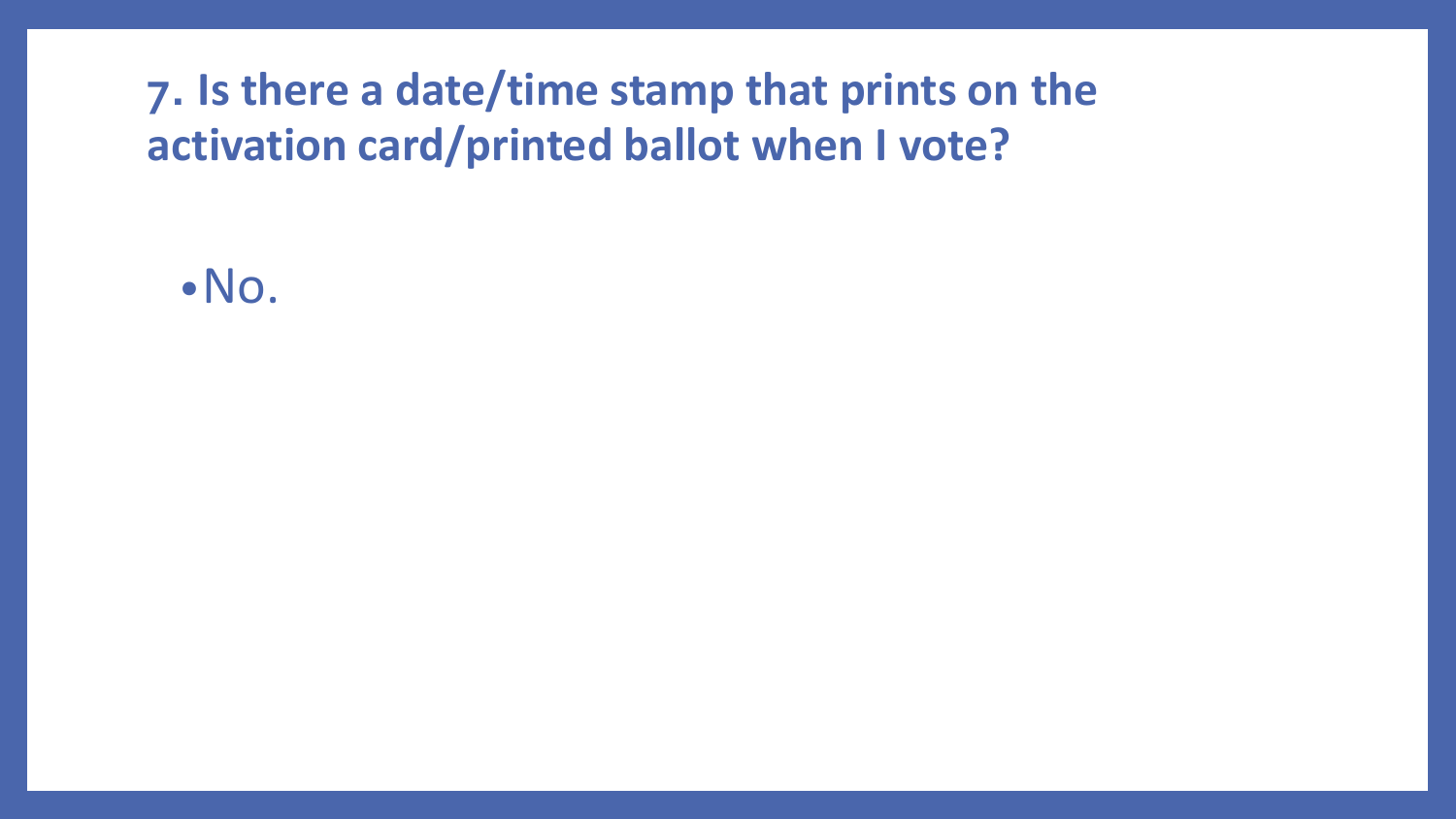**8. The voting machine does not print out a receipt for me showing who I voted for. Can I take a picture of my selections with my phone?** 

•Yes. Title 15 does not provide any restrictions on a voter from taking a photo of their ballot. Numerous court cases in states that do restrict voters from taking pictures of their ballots were decided in favor of the voter anyway. The courts reasoned that "a photo of one's ballot is constitutionally protected speech." Therefore, pictures of ballots are allowed.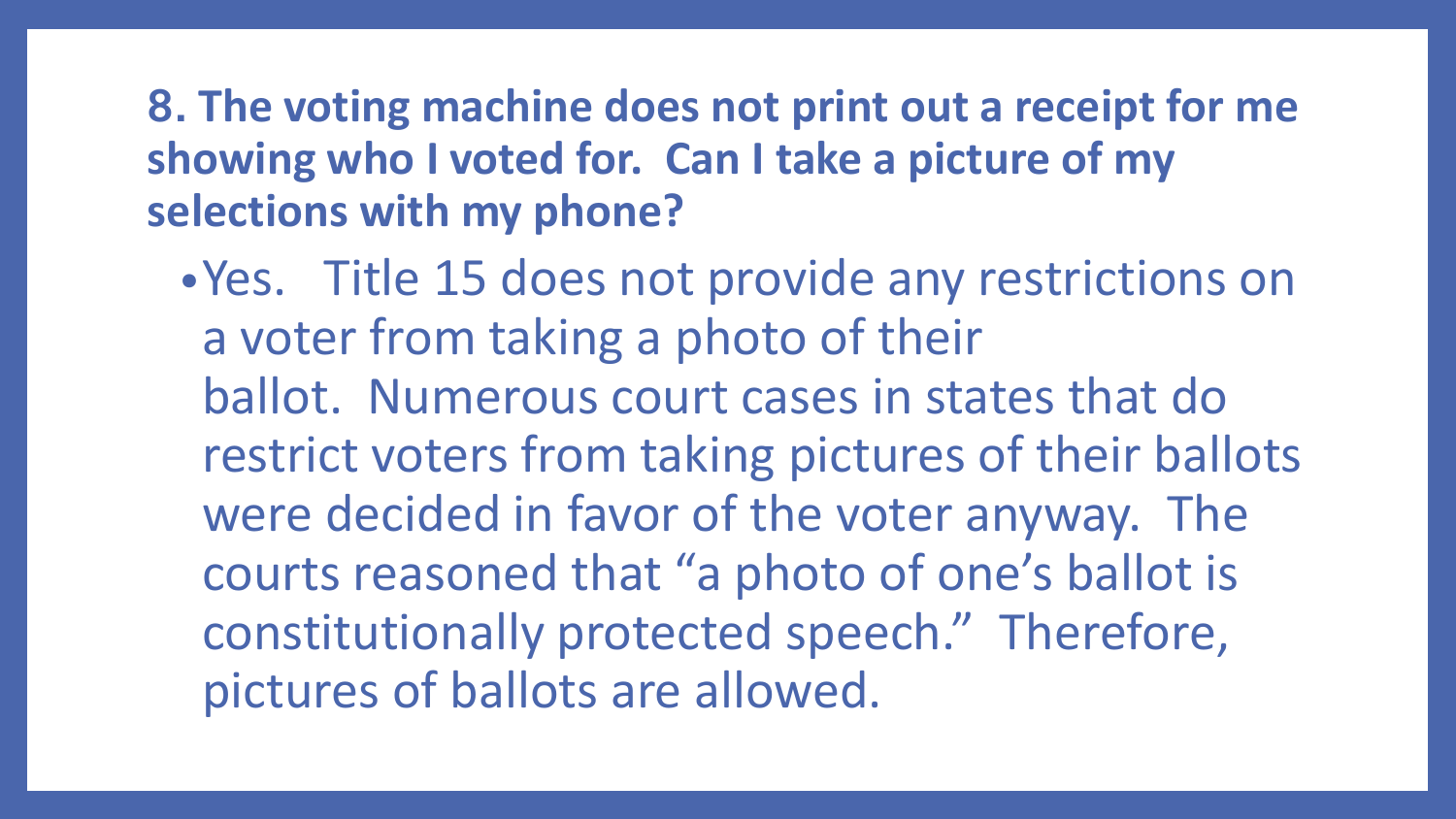**9. Does the barcode on the activation card contain any personally identifiable information (PII) that the machine captures, or that they can trace the card/paper ballot back to me?**

•No. The barcode only contains your assigned Voting District, which tells the machine to pull up the ballot showing the candidates running in your districts for whom you may choose to vote.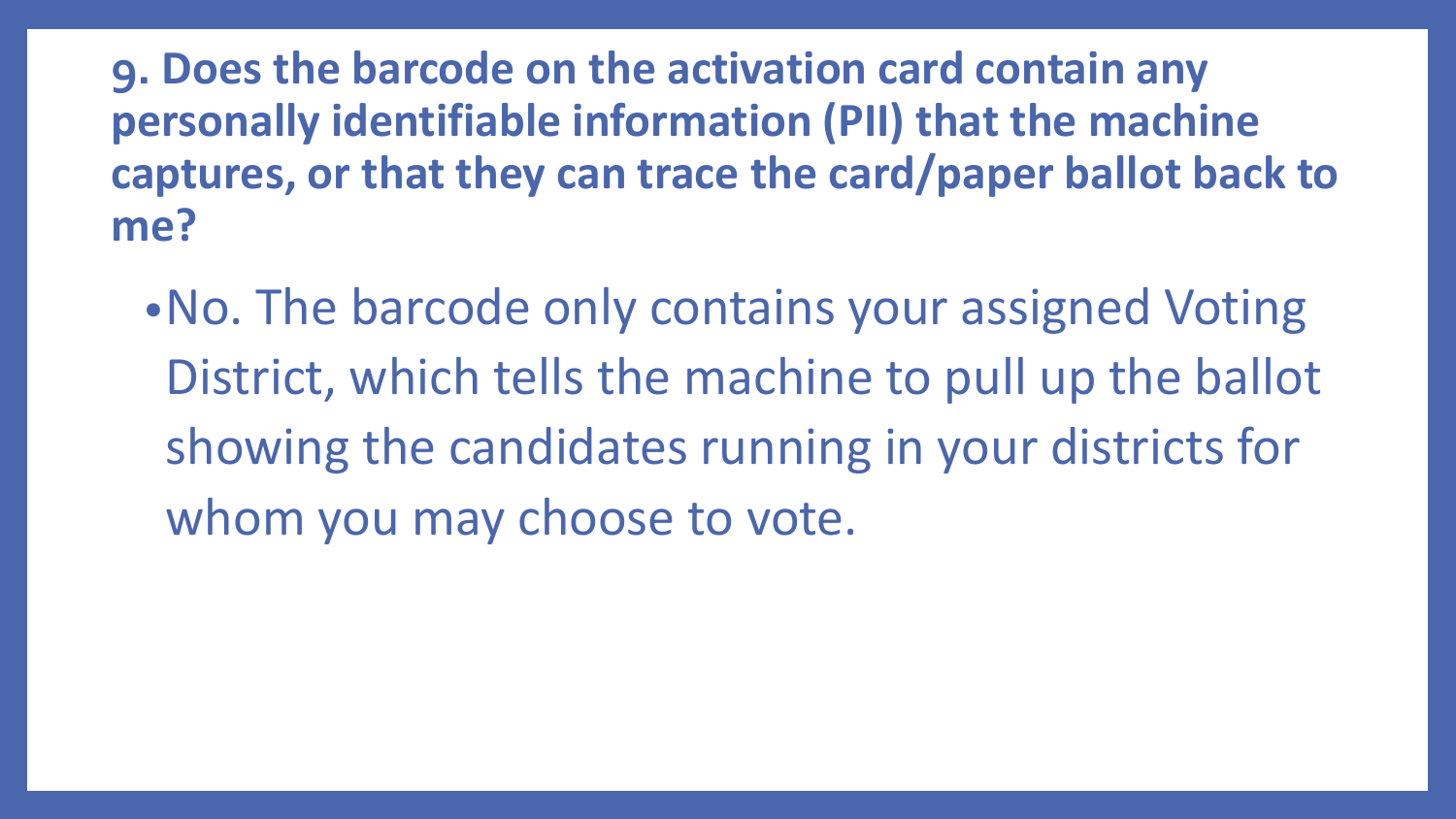## **10. What information is contained in the barcode printed on my activation card?**

•The barcode only contains your assigned Voting District, which tells the machine to pull up the ballot showing the candidates running in your districts for whom you may choose to vote.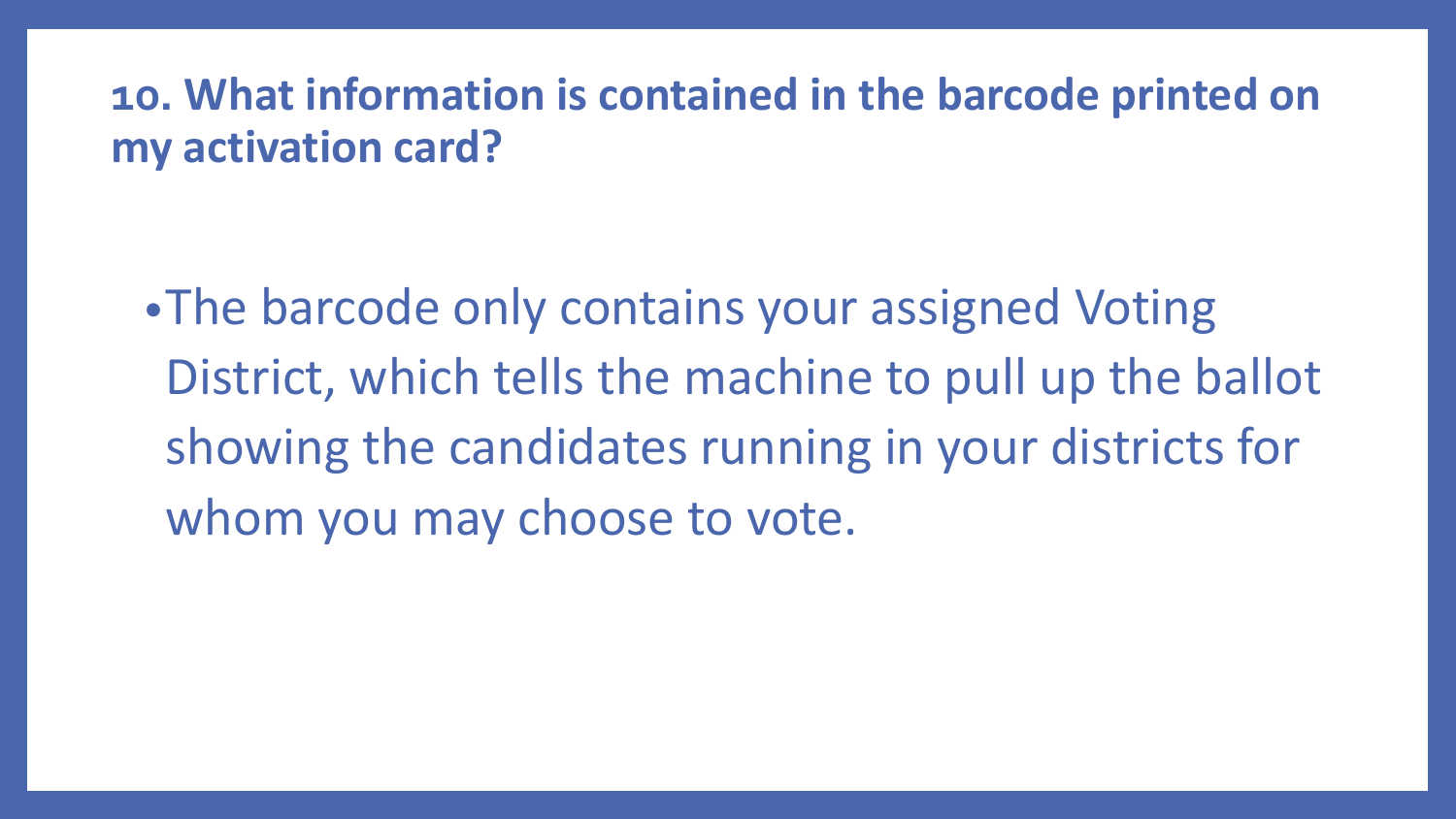#### **11. How are votes tabulated at the end of the night?**

•When the polls close at 8pm all the votes from the voting machines, plus the machines that scan the absentee and early voting votes, are read into a secured State tabulation system. The tabulated vote totals are then posted to the Election Night Reporting website.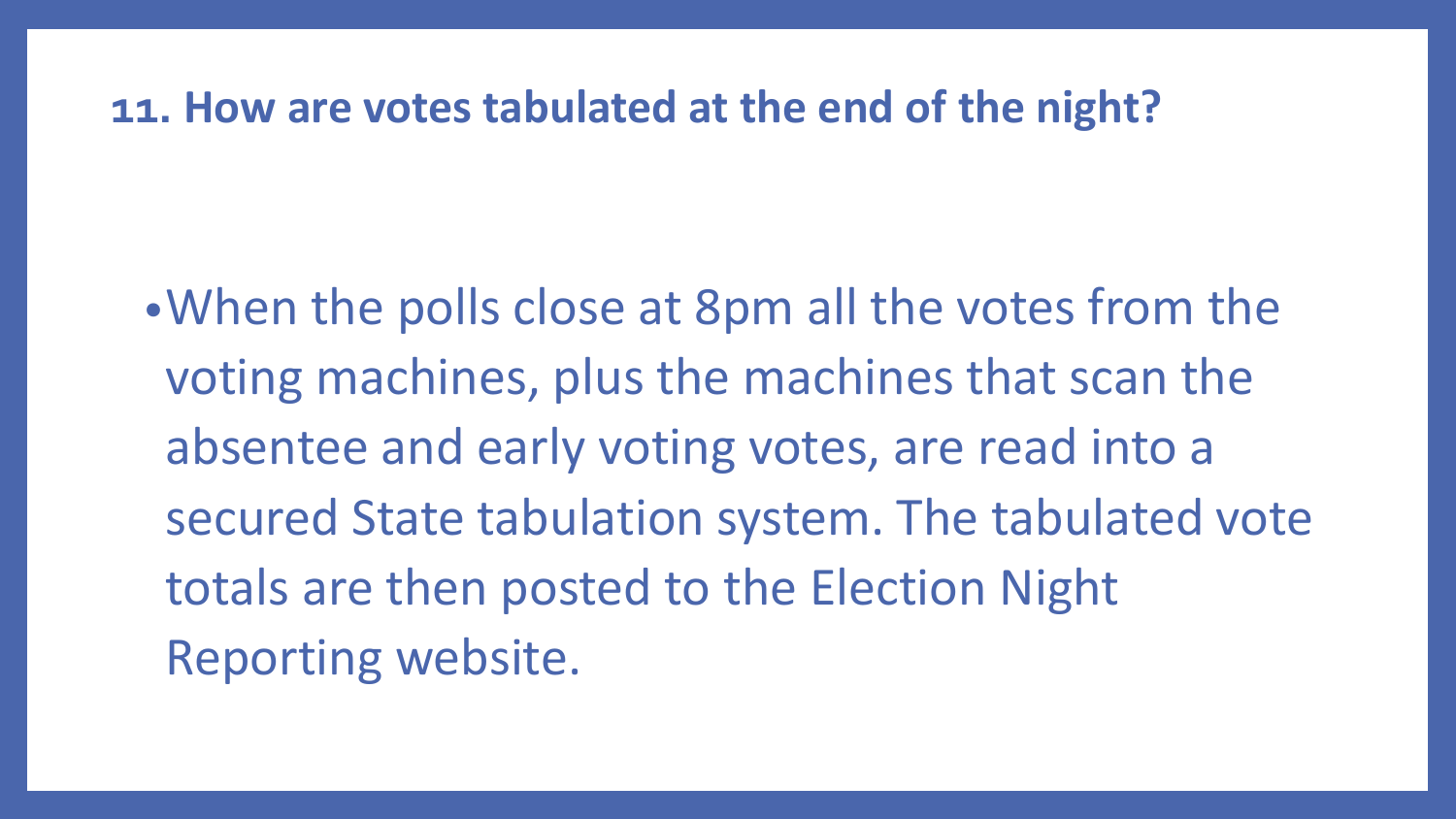## **12. I put my card in the slot, but it slid right back out. Why?**

•Paper dust, at times, accumulates on the conveyor and the strip "de-magnetizes." Once the dust is cleared off, the cards slide up the ramp into the container appropriately.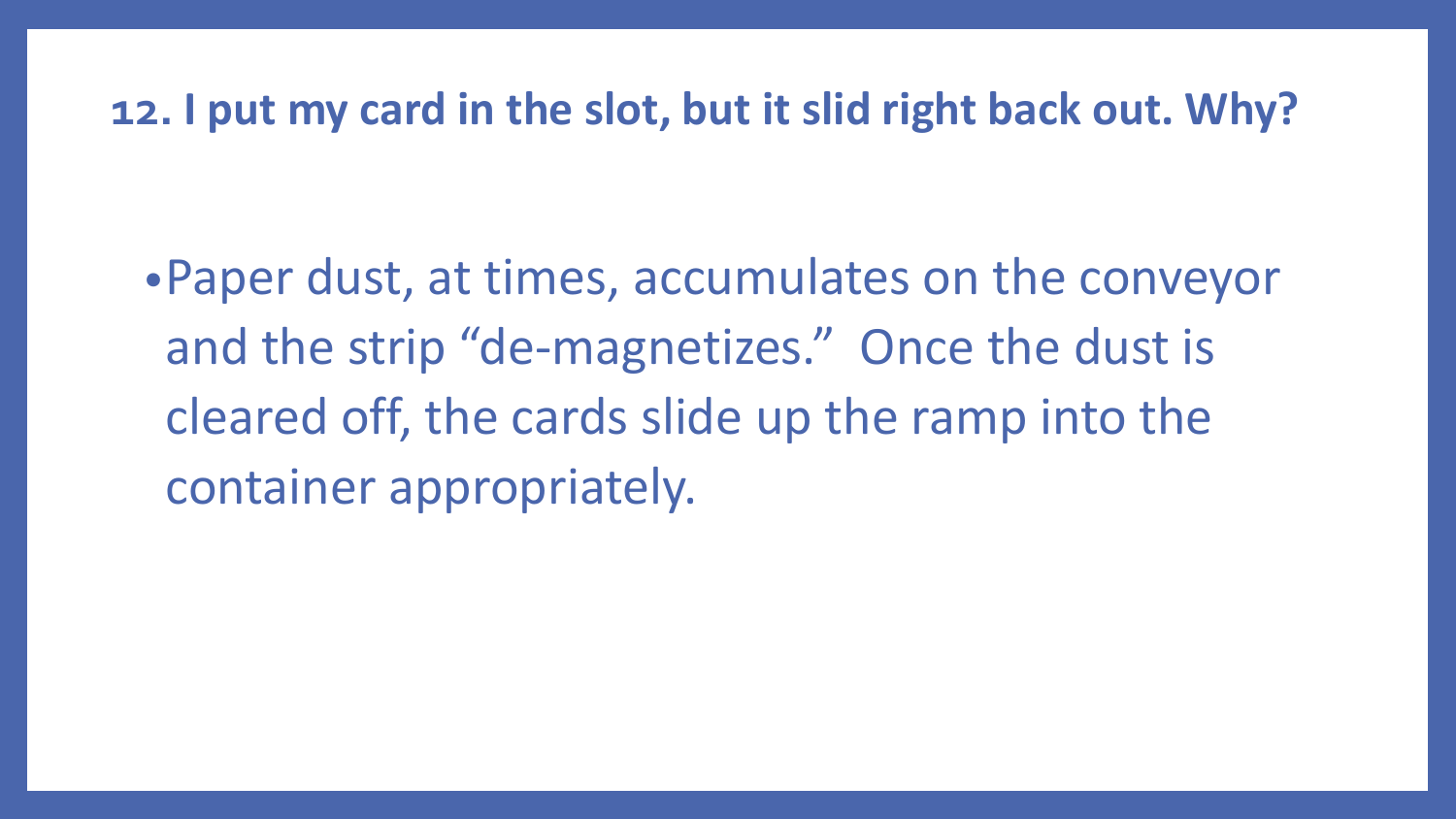## **13. Do you guys compare the results contained on the Election USB to the cards?**

•Yes, the Department performs post-election audits and certification processes.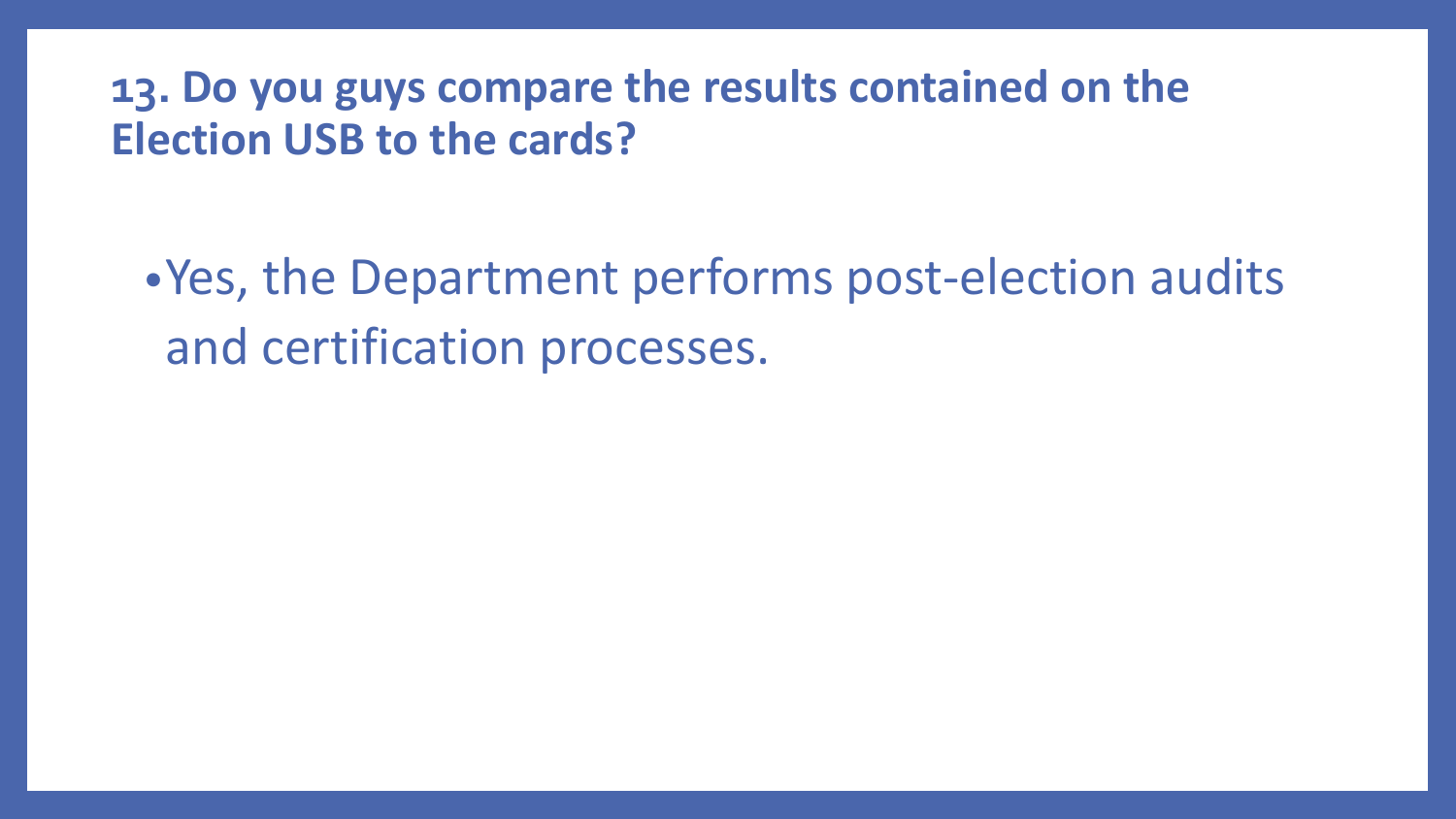**14. What if I make a mistake and want to change my vote after I press the Vote button and the card deposits in the secure card container?**

•The vote is final. We cannot undo the action.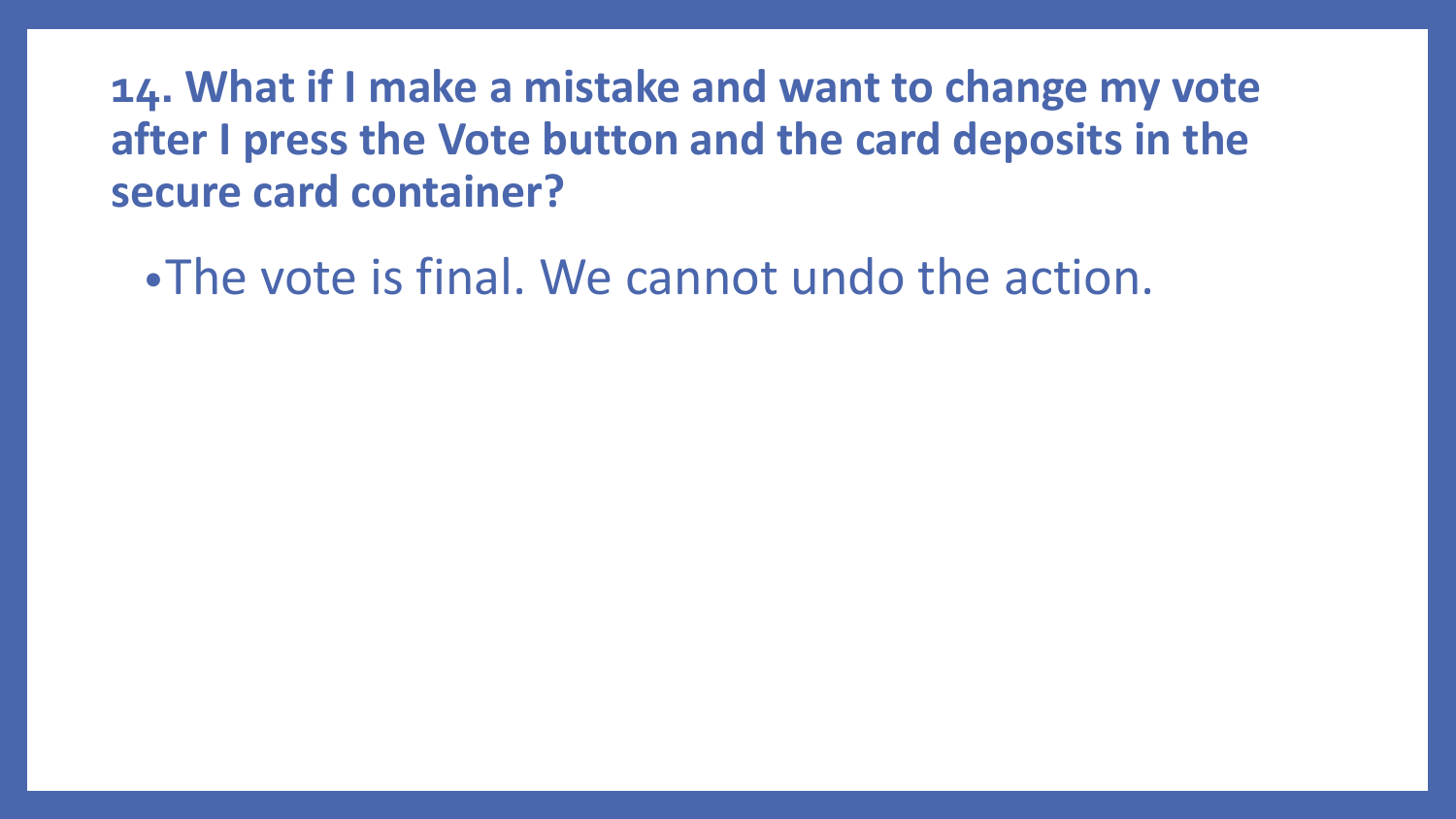**15. After I make my selections and press Print, a message pops up on the machine saying, "Review your ballot through the window to the right. To vote your ballot as printed, touch VOTE." I can't verify my selections because the pop-up box is blocking the view of my ballot. Can you fix that?**

• We have asked the vendor for this update.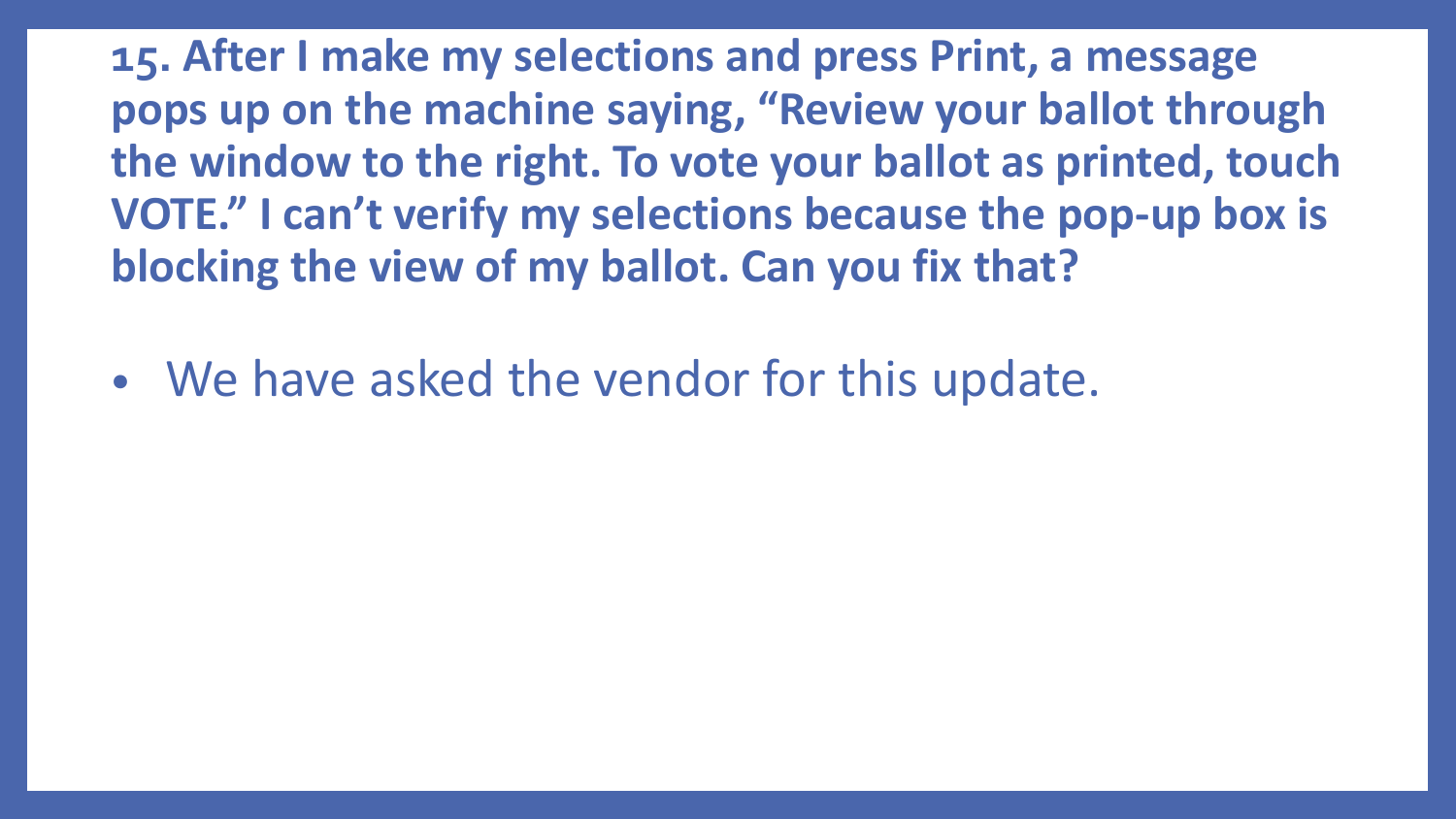## **16. What happens to the machines at the end of the night?**

•After all the tapes are printed and ballots bins removed, the machines are locked and are taken back to Department warehouse, when possible. Otherwise, they will be picked up first thing the next day.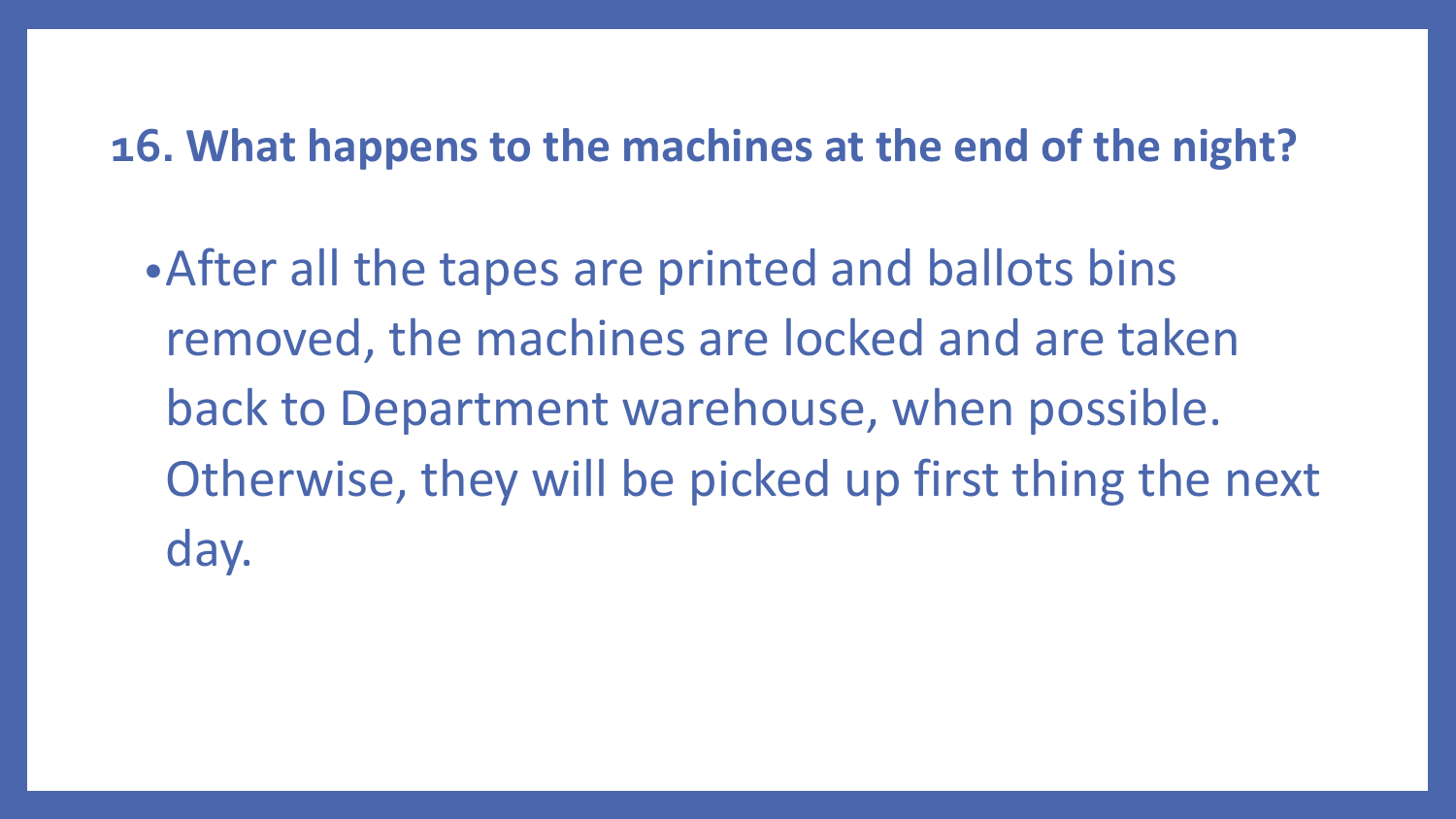## **17. Are the machines hooked up to the internet?**

•No, the voting machines are never connected to the internet.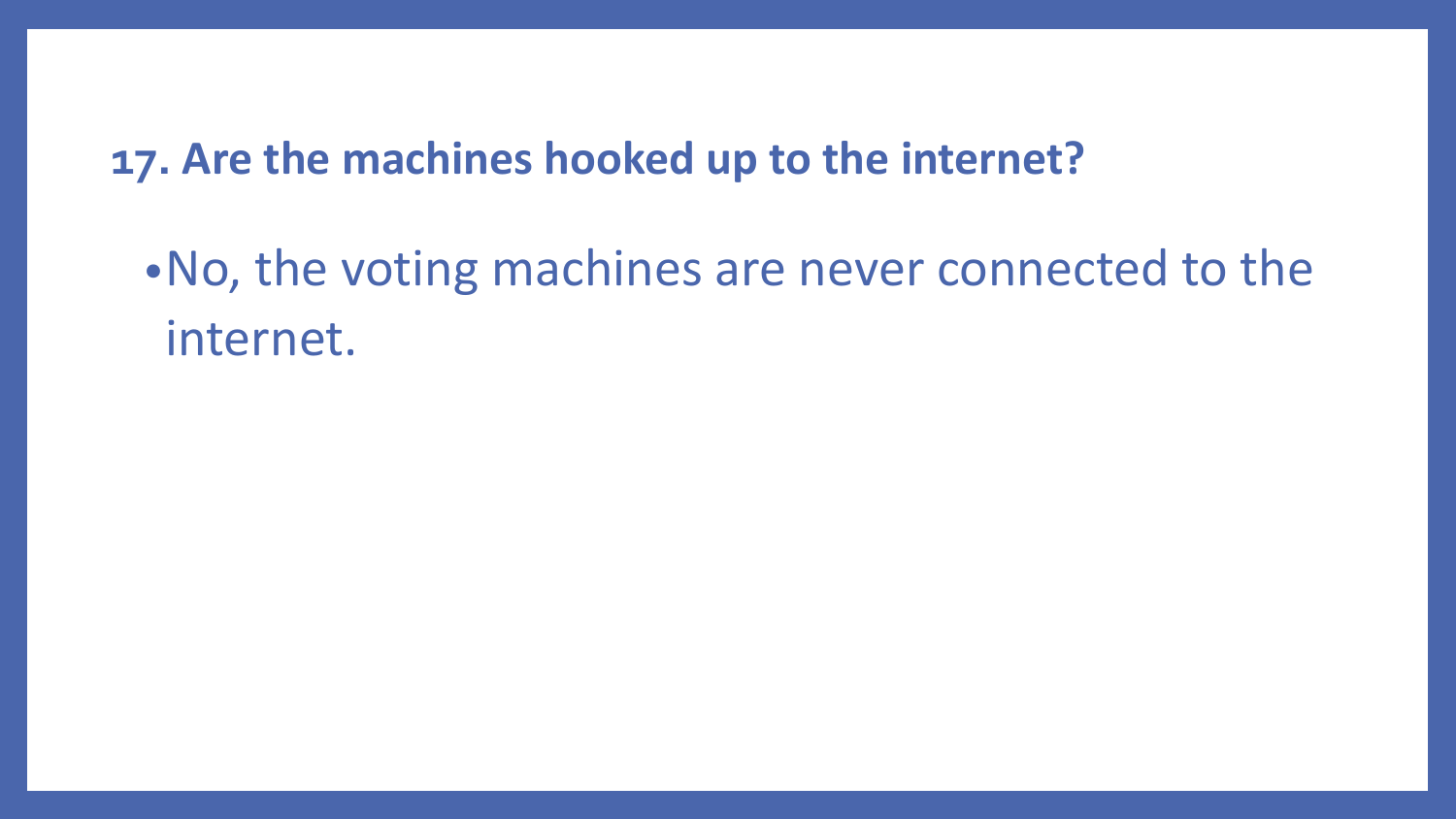**18. What steps does Elections make to ensure that machines are not tampered with between delivery and the election and after the election?**

•The machines are only handled by those authorized to move and transport them. The machines are kept locked. Machines have tamper-evident seals and chain-of-custody documentation from the time they leave the warehouse, until the election is over, and the machines are back at the Department.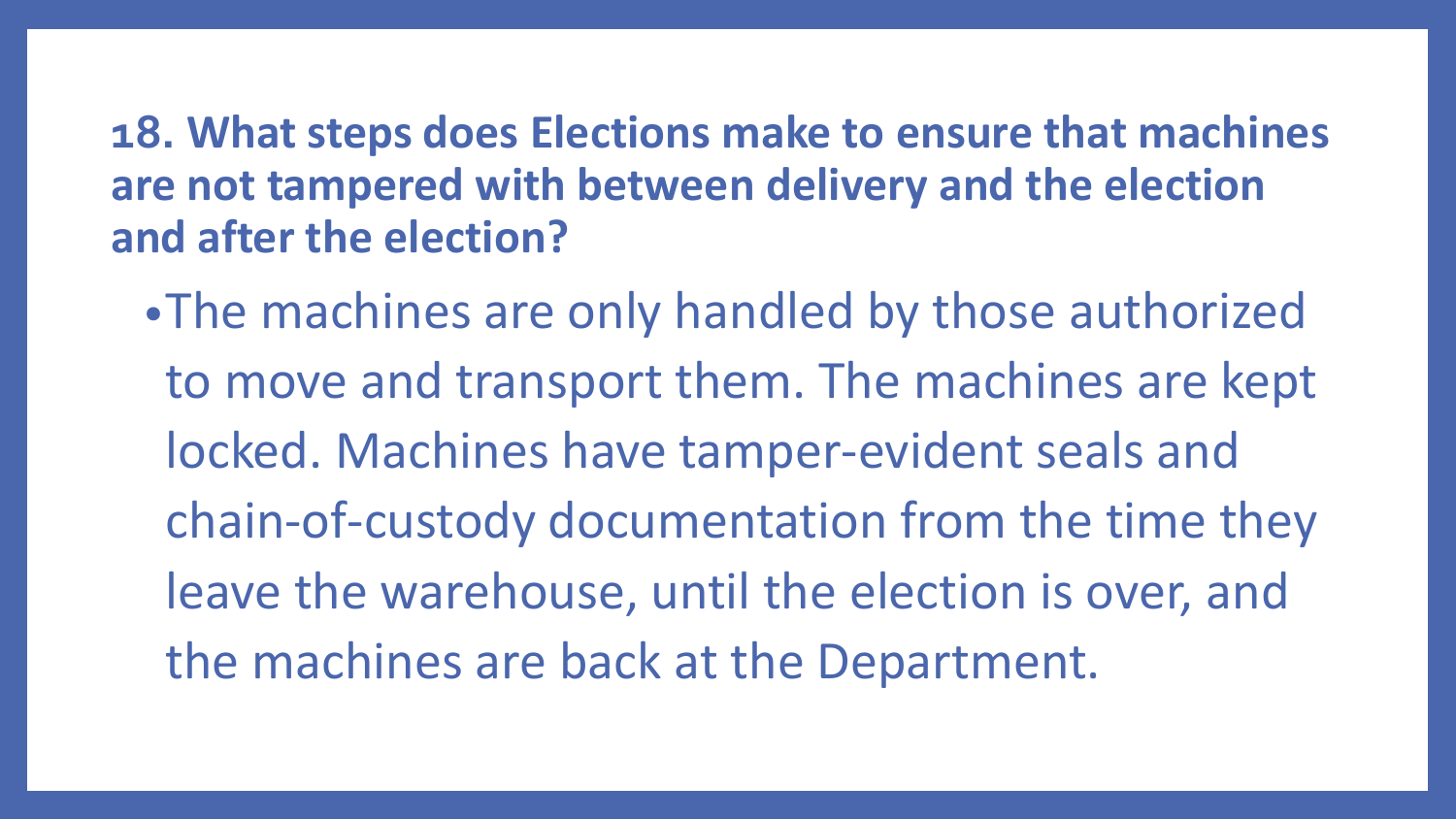## **19. Are the results stored on the machine's hard drive?**

•Results are stored in the voting machine's internal memory, the removable media, and voter-verified, printed, paper ballots.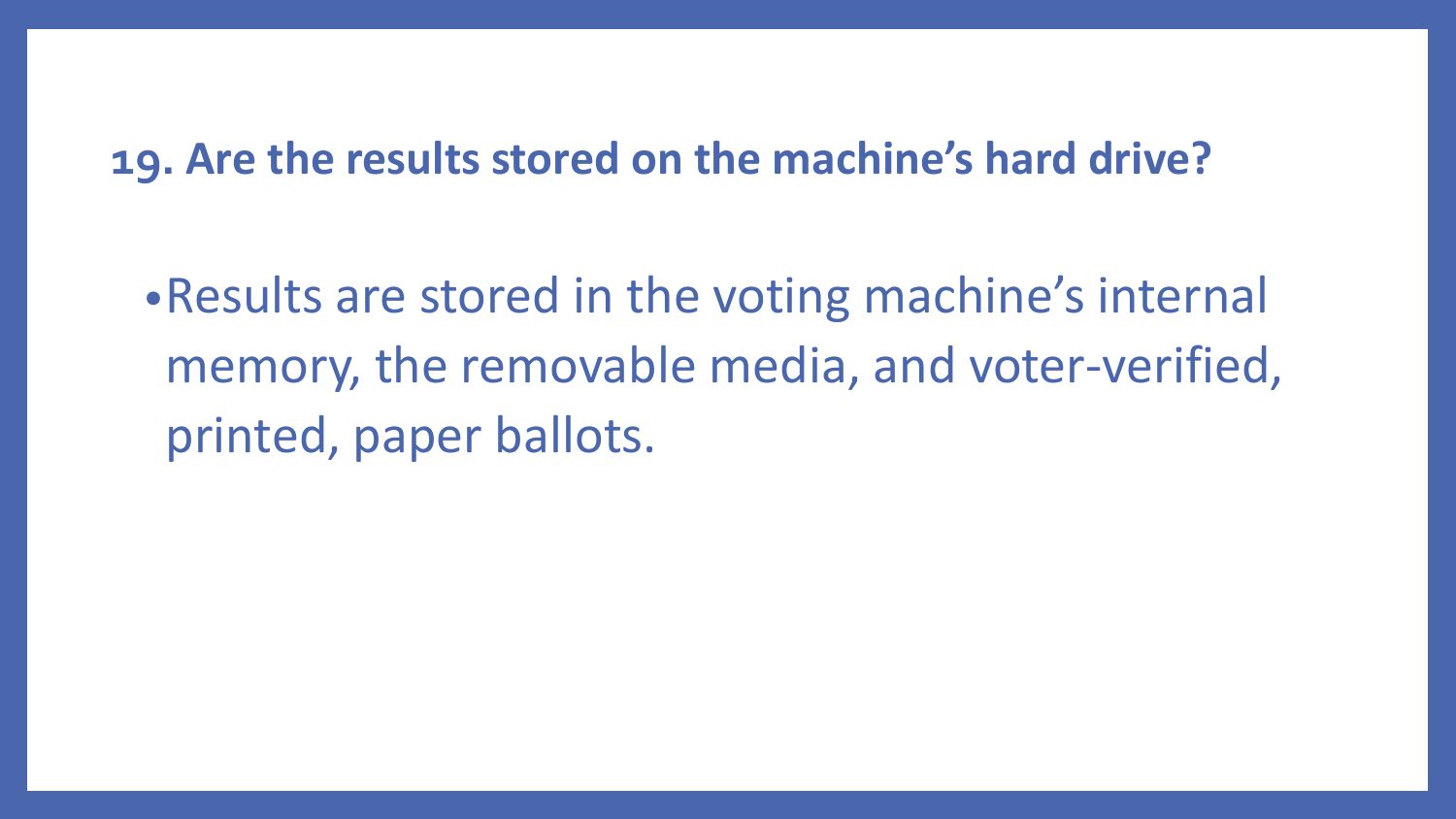**20. Can the machines be programmed to change the votes cast for one candidate versus another?**

•No. Delaware's secure election coding process and rigorous logic and accuracy testing of voting equipment ensures that Delaware's ES&S Express Vote XL Voting Machines record votes exactly as entered by Delaware voters.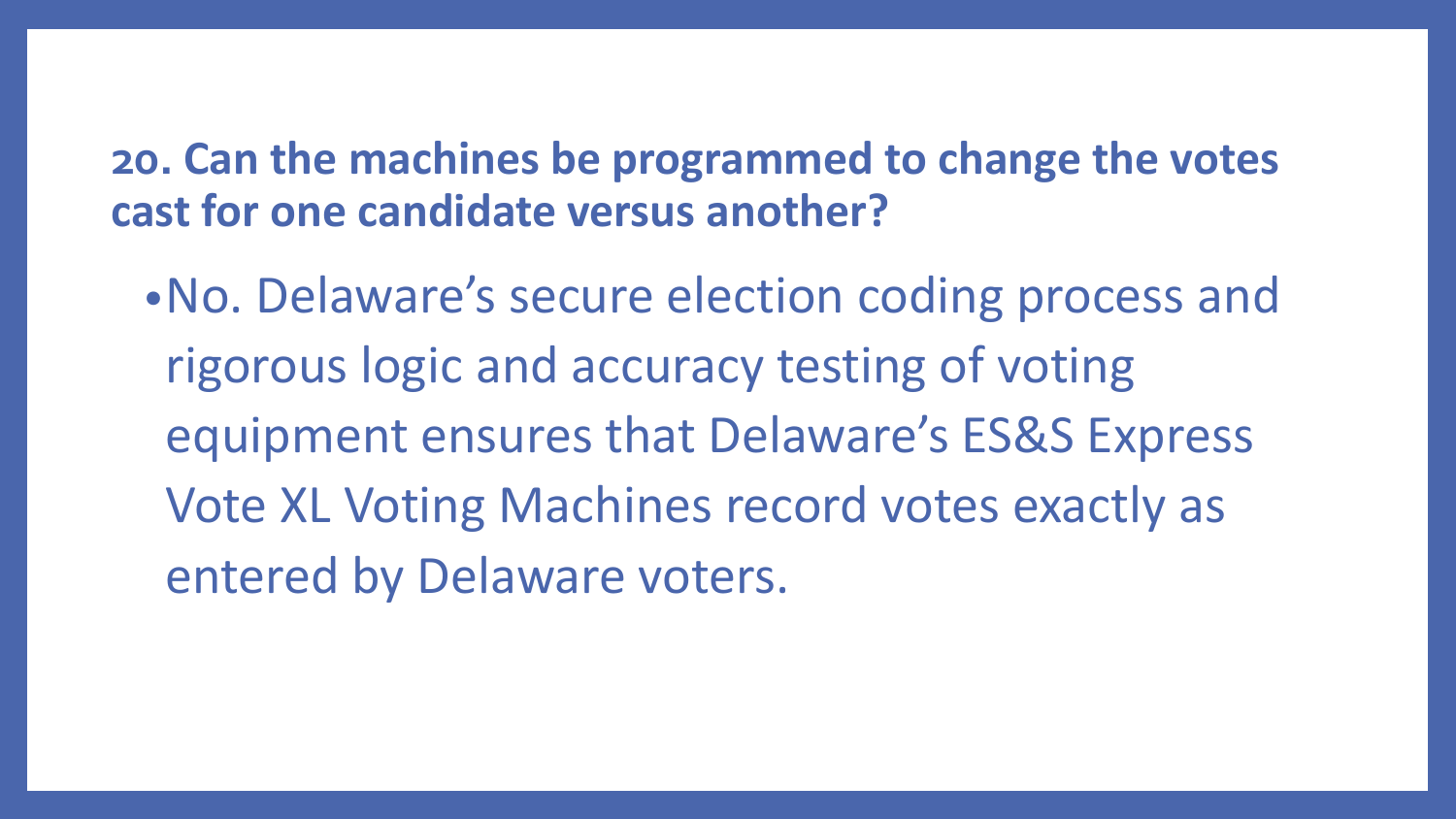# **21. How are the ballots cast transferred from the machines in the polling location to the secure location where the ballots are formally counted and recorded?**

• At the close of polls, Election Officers detach the "secure card container," the canister holding all the paper ballots cast on that specific voting machine, from the back of the machine. The process is repeated for every machine at the polling place. The secure card containers of each voting machine used in the Polling Place are held in the custody of the Inspector. Immediately following the completion of the end of the night polling place closing procedures, the Inspector transports the secure card containers to the Department's County Office warehouse and delivers them directly into the hands of authorized Department of Elections staff members. These DoE staff members transfer the secure card containers to a secure, physically and electronically surveilled and monitored repository within the building, where they are kept until the certification of election results. Once election results have been certified, the paper ballots are sealed in tamper-evident deposit bags and are locked away, undisturbed, in the secure location for 22 months in the case of state elections and five years in the case of school elections.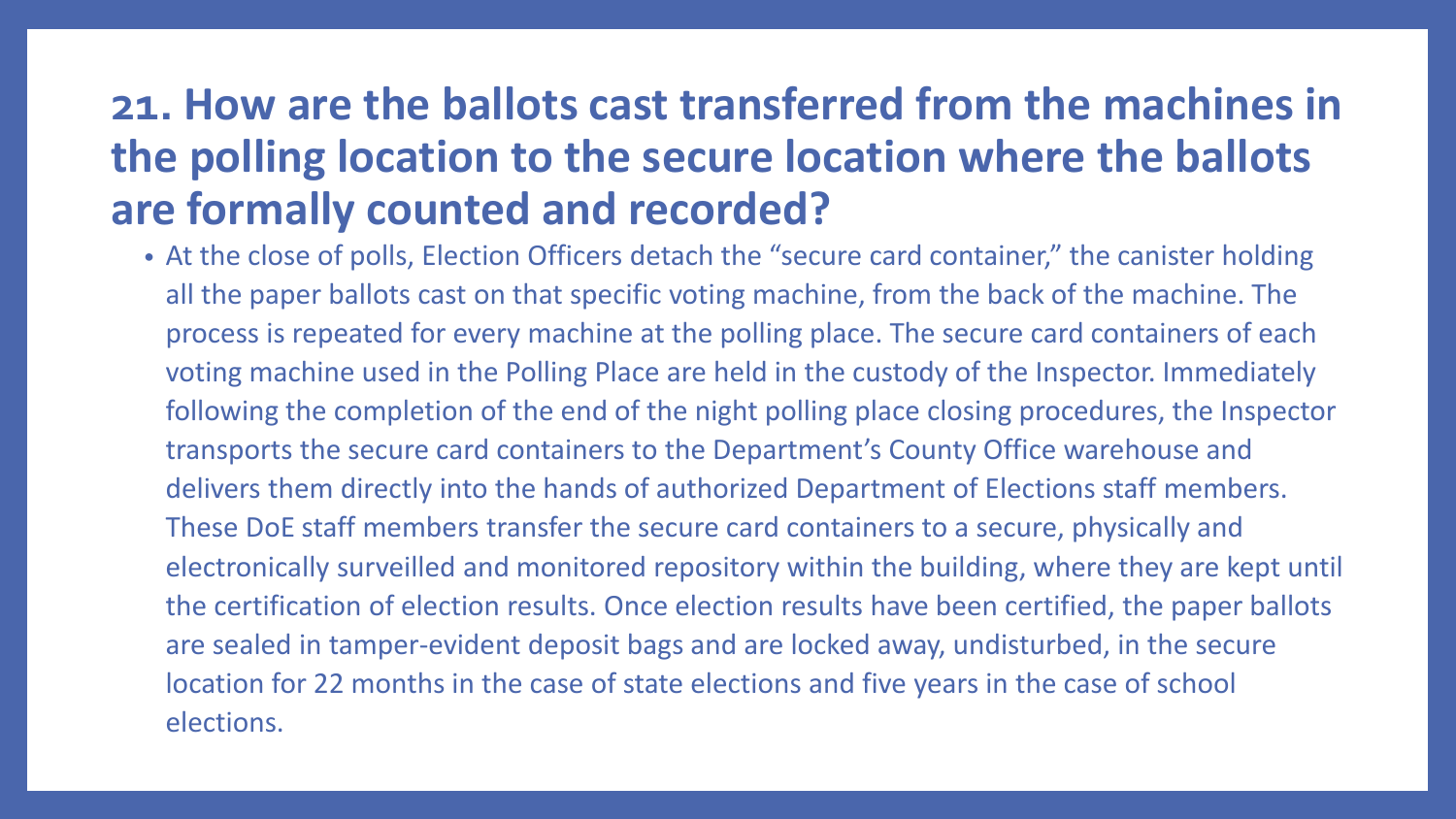#### **22. Are the votes stored on a thumb drive? How is that thumb drive secured? How is it transported to the Department of Elections?**

• Yes, each vote is recorded and stored on the Elections Media stick, unique to each voting machine. The thumb drive is secured inside a locked compartment until the compartment is opened by key and the Elections Media stick is retrieved by Election Officers at the close of polls. The Elections Media sticks from each voting machine are then secured in a labeled, zippered pouch secured with a seal. The seal number on the pouch is recorded on Election District documentation. Once prepared, the pouch is transferred by the Inspector directly into the hands of one of the Polling Place's Election Officers. This Election Officer is given the title of

*Elections Media Clerk* and has been predesignated by the Inspector as the custodian and authorized delivery agent of the Elections Media pouch to the Department of Elections. The Inspector informs the Department of Elections staff at operations headquarters of the name of the chosen Elections Media Clerk. The Elections Media Clerk is dismissed from the Polling Place by the Inspector and transports the Elections Media pouch directly upon leaving the Polling Place to the designated, secure collection station and directly into the hands of authorized, badged Department of Elections staff.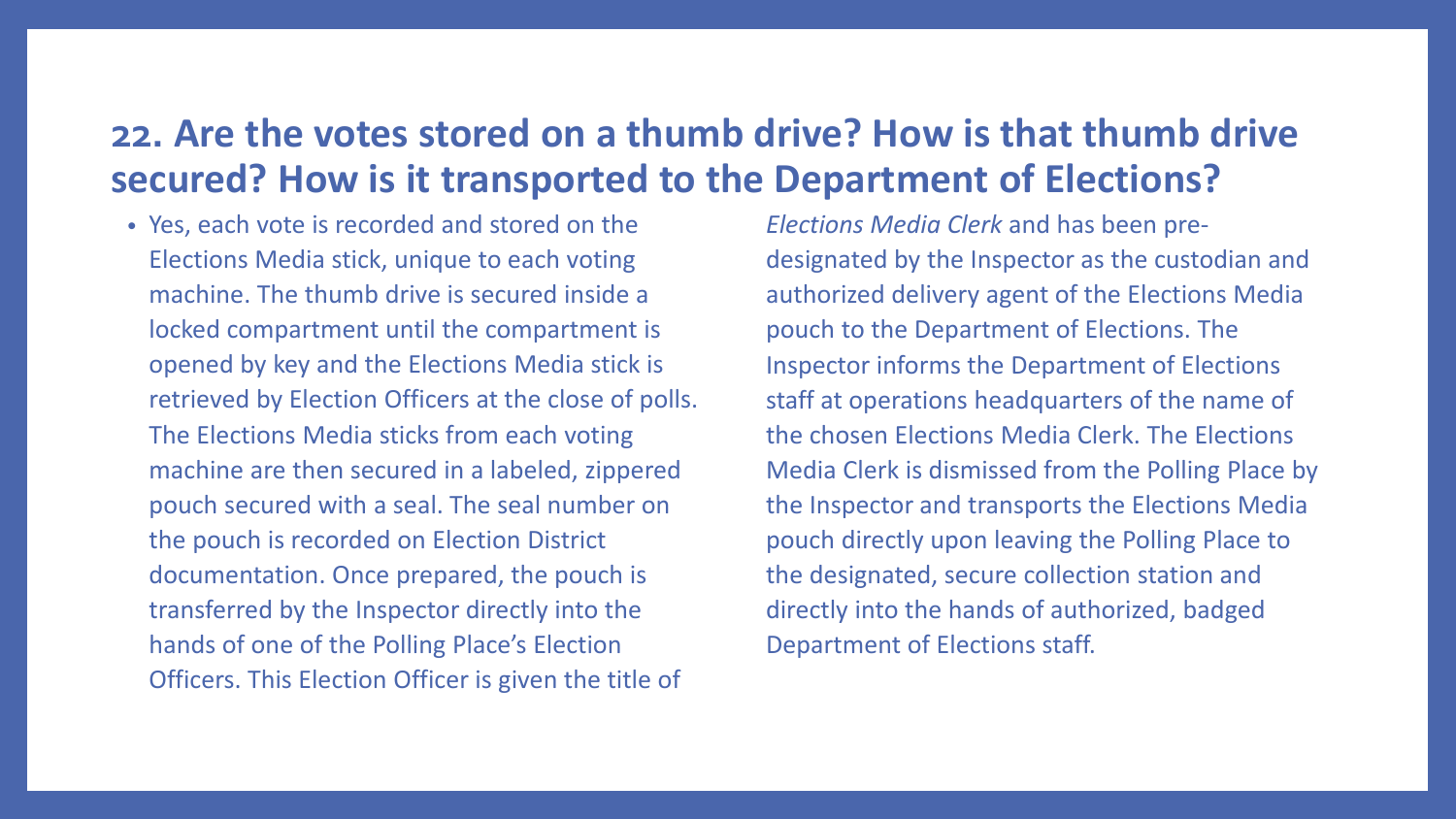#### **23. What are the measures undertaken by the Department of Elections to ensure the security of the ballots on election day?**

• The security of the ballots is the collaborative, shared responsibility of the Election Officers at the Polling Place lead by the Inspector and Department of Elections staff. The Department of Elections employs a team of pre-cleared, authorized, and badged agents to visit each Polling Place throughout the day to survey the operations and voting equipment, including checking the secure card containers holding the paper ballots for any signs of tampering and ensuring that the compartment containing the Elections Media stick remains locked. If a secure card container reaches its maximum capacity of voted paper ballots, Election Officers inform the Department of

Elections staff at operations headquarters to send an authorized agent to procure the full bin and replace it with another, sealed empty secure card container and attach it to the back of the machine. The authorized, badged Department of Elections staff member then transports the filled secure card container directly to the Department of Elections County Office warehouse and delivers it directly into the hands of a Department of Elections staff member authorized to accept the container and deposit it immediately into the secure, physically and electronically surveilled repository within the building.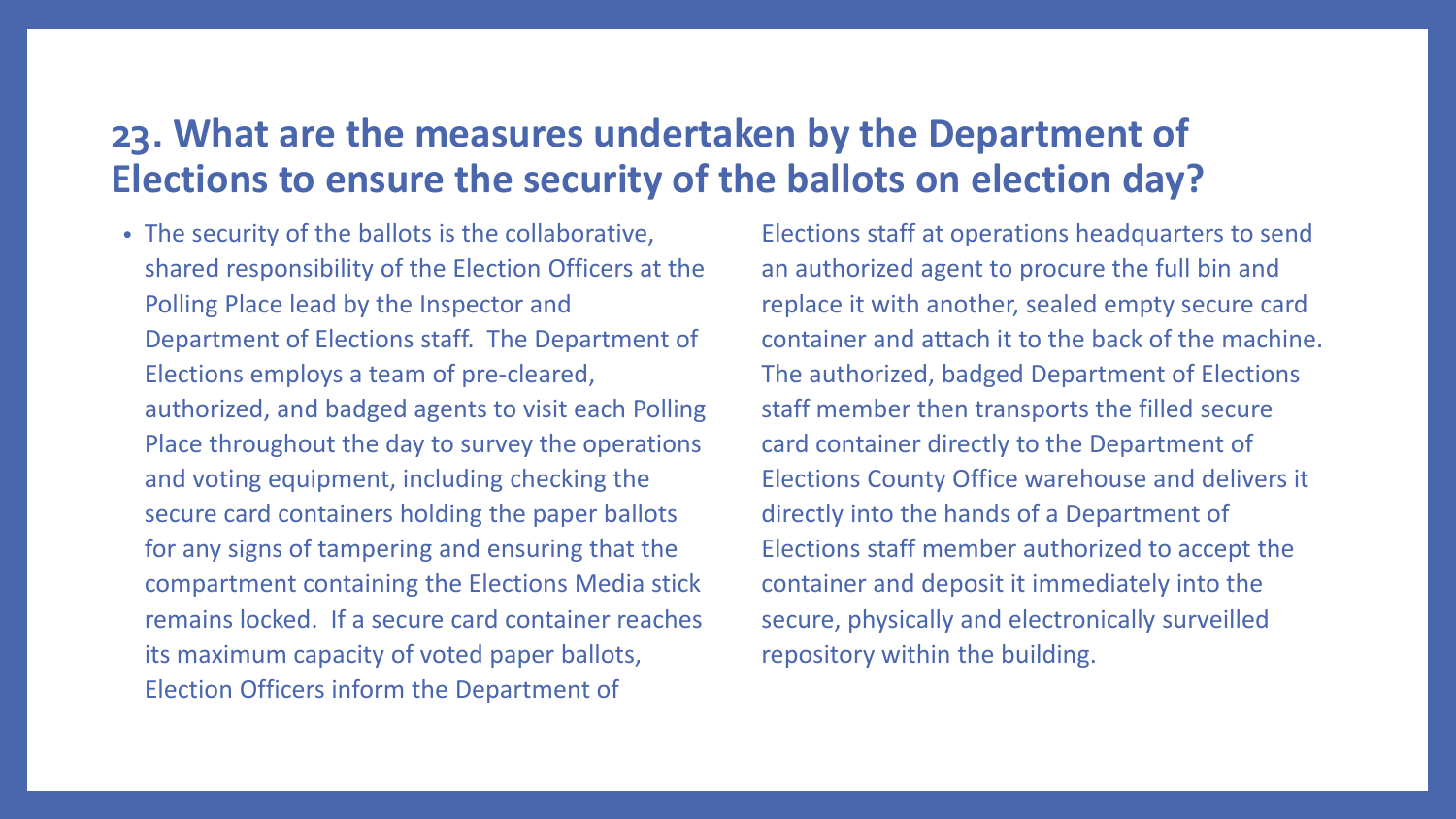## **24. What is the specific process for formally requesting a change in the process of securing ballots for the November 8, 2022 election? How are such requests considered and who makes the final determination and over what time frame?**

• The Department of Elections develops election processes and procedures based on the legal requirements detailed in Title 15 of the Delaware Code and the State of Delaware Constitution, which is revised, updated and amended by the Delaware General Assembly. To request a change in State law, please contact your State Representative and State Senator. Suggestions from Delaware voters are always welcomed by the Department and may be submitted by email to the Commissioner of Elections for consideration and review with Department of Elections County Office Directors. Constituents may email COE Vote@delaware.gov with any suggestions, comments, or concerns.